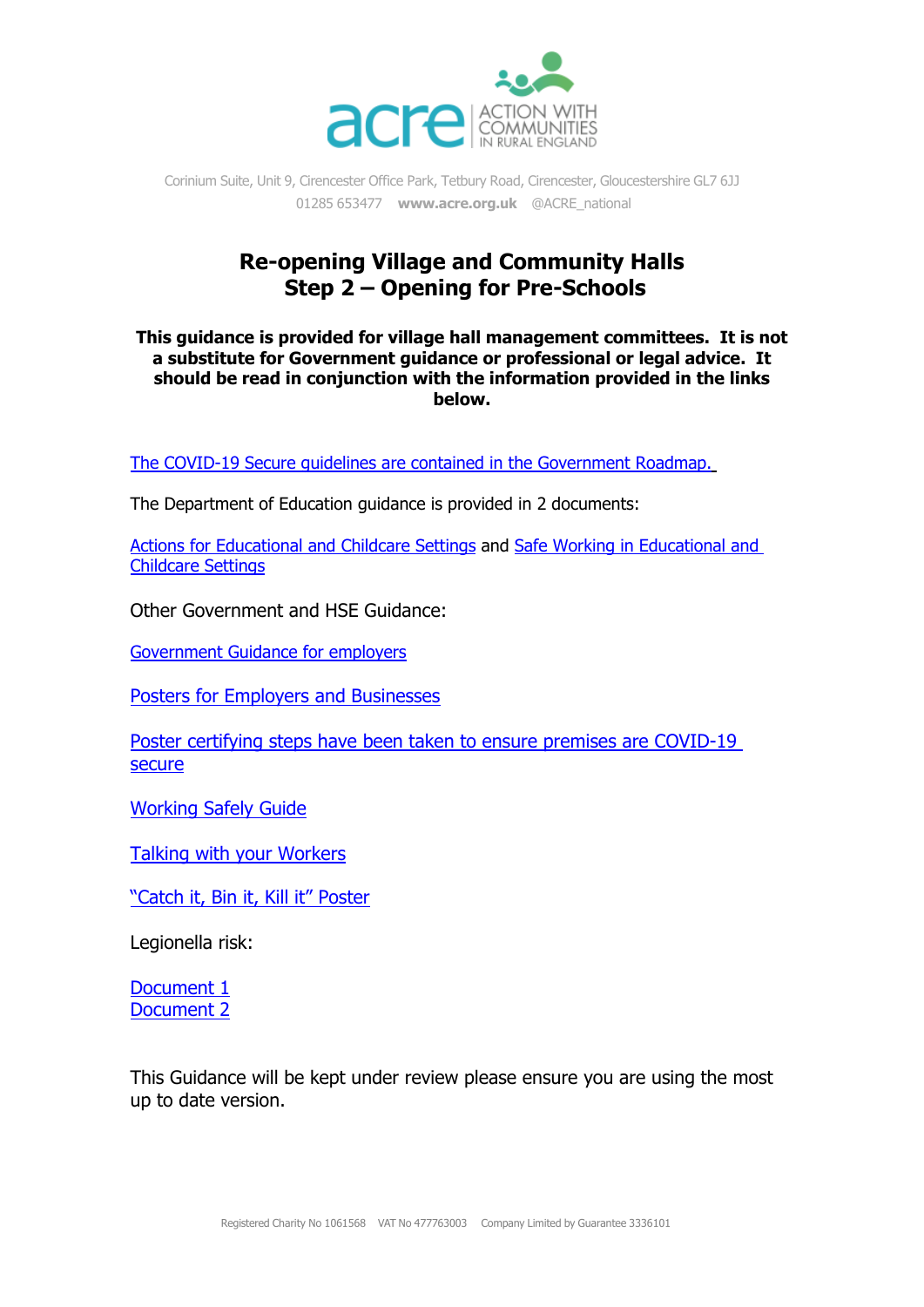# **1. The Step by Step approach**

The Government has laid out its recovery plans in 'Our Plans to Rebuild' (see link at end). These plans are contingent on the "R" rate of CV 19 infection not increasing. They may be adjusted or rescinded either nationally or, possibly, in certain parts of the country in the light of the situation.

In order for Steps 2 and 3 to be implemented the Public Health Regulations also need to be amended, which currently stipulate that a Community Centre must remain closed "except where it is used to provide essential voluntary activities or urgent public support services". A Pre-school in a community hall which serves only the families of key workers and vulnerable children falls into this exception, serving other families does not.

This information is being issued in anticipation that it is likely that the Regulations will be amended by 1<sup>st</sup> June, when the Government's aim is that nurseries and Pre-schools will re-open to more children. It is based on information available at 19<sup>th</sup> May 2020. However, new Government guidance is emerging regularly so this information may be updated in accordance with changes to that guidance. Please note that any advice or information provided here should not be taken as a substitute for professional legal or other advice.

It is anticipated that information about re-opening halls for wider activity (Step 3) should be available by mid-June.

Those responsible for managing halls are advised to make sure they are on the mailing or social media list for their ACRE Network member so that they are alerted to any changes, to keep monitoring their ACRE Network member website for any updates or check the gov.uk coronavirus website.

**Step 1:** From 13<sup>th</sup> May certain outdoor facilities can be used by members of the same household and one other person, e.g. tennis courts and bowling greens. Public play equipment must remain closed and will not be available to Pre-Schools.

**Step 2:** The Government aim is that nurseries and Pre-Schools open from 1<sup>st</sup> June 2020, providing the infection rate does not increase. **This information covers only Step 2.** 

**Step 3**: The aim is that public buildings can open from, at the earliest, 4<sup>th</sup> July but it is unlikely crowded events e.g. theatrical productions, wedding receptions will be permitted until later. ACRE will issue separate guidance, in consultation with Government.

# **2. Government guidance re-opening Pre-Schools – Step 2**

## **From 1st June** – **The Government is asking Preschools and nurseries to re-open and begin welcoming back all children below statutory school**

**age.** Where a setting does not allow small groups of children to be kept at a safe distance apart, Pre-school managers may have to introduce a temporary cap on numbers to ensure safety is prioritised. In this case the focus first has to be given to priority groups i.e. vulnerable children and children of key workers, then to 3- and 4 year olds, followed by younger age groups.

Government guidance is that children should be encouraged to attend where there are no shielding concerns for the child or their household, so that they can gain the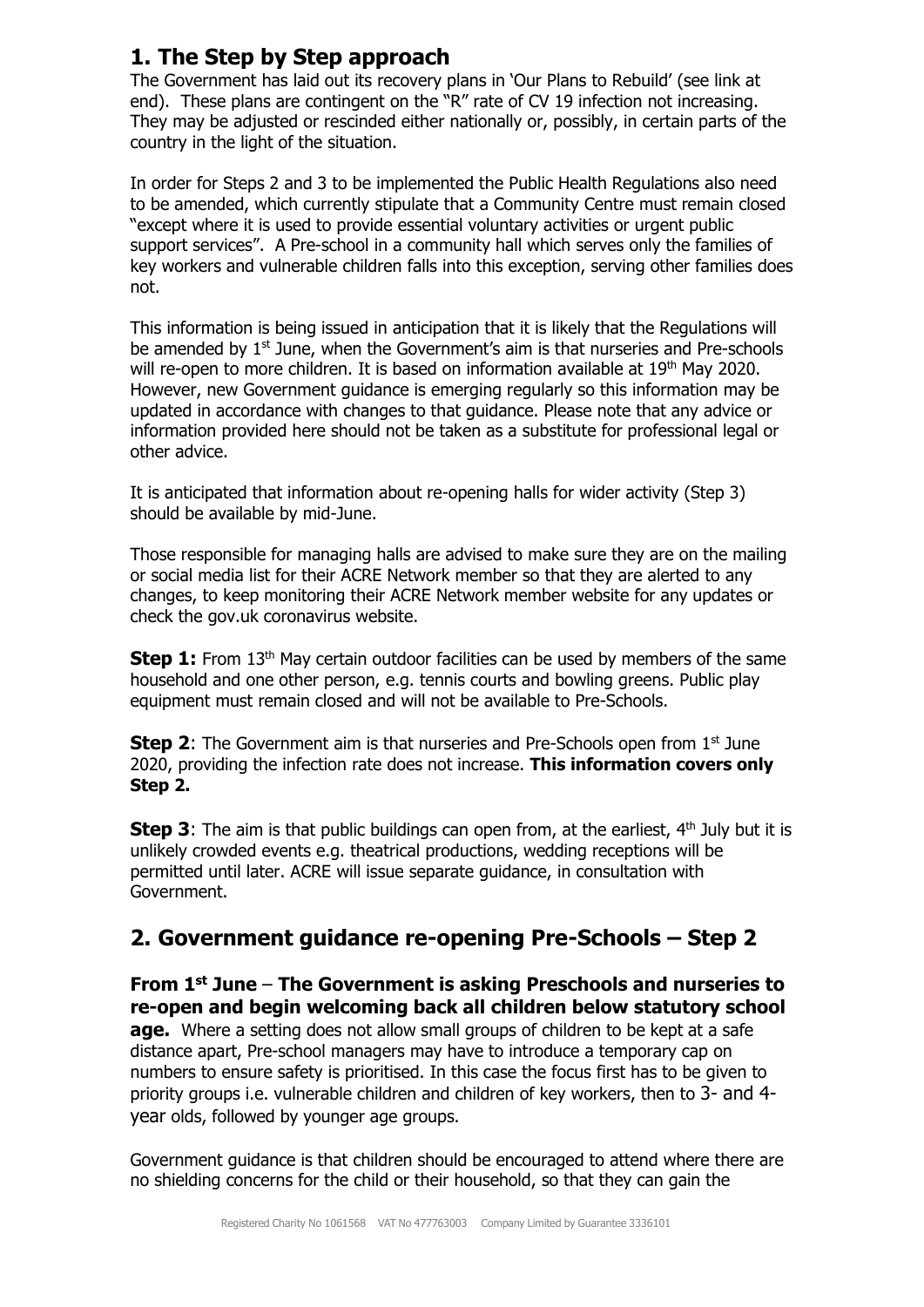educational and wellbeing benefits of attending. If, however, a young child or staff member lives in a household with someone who is clinically vulnerable, they are advised not to attend.

Every Pre-school has been advised to carry out a Covid–19 Risk Assessment before opening so that sensible measures can be put in place to control the risks associated with Covid-19 for children and staff. Pre-schools will be expected to consult their staff.

## **Hall committees need to be aware that 4 key points of the Covid-19 Secure Guidelines apply to both Pre-School and Village Hall:** They are:

- **Minimising contact with individuals who are unwell**: Pre-School staff and children should not attend if they have symptoms or are self-isolating due to symptoms in their household. The same applies to hall cleaners or volunteers.
- **Clean your hands often**: Sanitiser should be provided at entry and exit points, sanitiser and/or running water, soap and paper towels in toilets and kitchens.
- **Respiratory hygiene (catch it, bin it, kill it):** Everyone needs to be encouraged to avoid touching their mouth, eyes, and nose. Tissues need to be provided and disposed of into a disposable rubbish bag, then hands cleaned. A poster is available. See opening section for link.
- **Regular cleaning of surfaces that are touched frequently**: including door handles, handrails, tabletops, play equipment, toys, electronic devices e.g. phones, keyboards, sinks, toilet areas, kitchen surfaces. Ordinary domestic products can be used. Use of toys which are difficult to clean should be avoided.

### **Committees also need to be aware that Pre-schools will need to comply with the following requirements:**

- **Minimise contact and mixing**, through ensuring children and staff mix in small groups where possible, which may mean placing a limit on numbers. If possible, avoid cleaners and others entering the premises when Pre-school is open. The usual safeguarding procedures also apply.
- **Ensure areas are well ventilated**: keeping windows and doors open and/or using outdoor spaces where possible.
- **Prepare and serve drinks and meals safely**: access to the usual kitchen facilities will be required.
- **Settings are encouraged to reduce "pinch points"**: e.g. by staggering mealtimes and times when parents drop and collect children at the start and end of the day. As far as possible parents and carers should not enter early years premises.
- **Disposal of PPE**: Sometimes Pre-School staff or children may need to wear PPE or disposable face coverings e.g. where children spit. This can be disposed of as normal domestic waste unless the wearer has, or has been in close contact with someone with, Covid-19 symptoms, in which case it needs to be double-bagged, marked and stored securely for 72 hours before disposal.

## **3. Information for hall committees**

For hall committees who hire to preschools and nurseries within the building, this will mean a planned, limited re-opening of the hall. It does not mean the hall will be open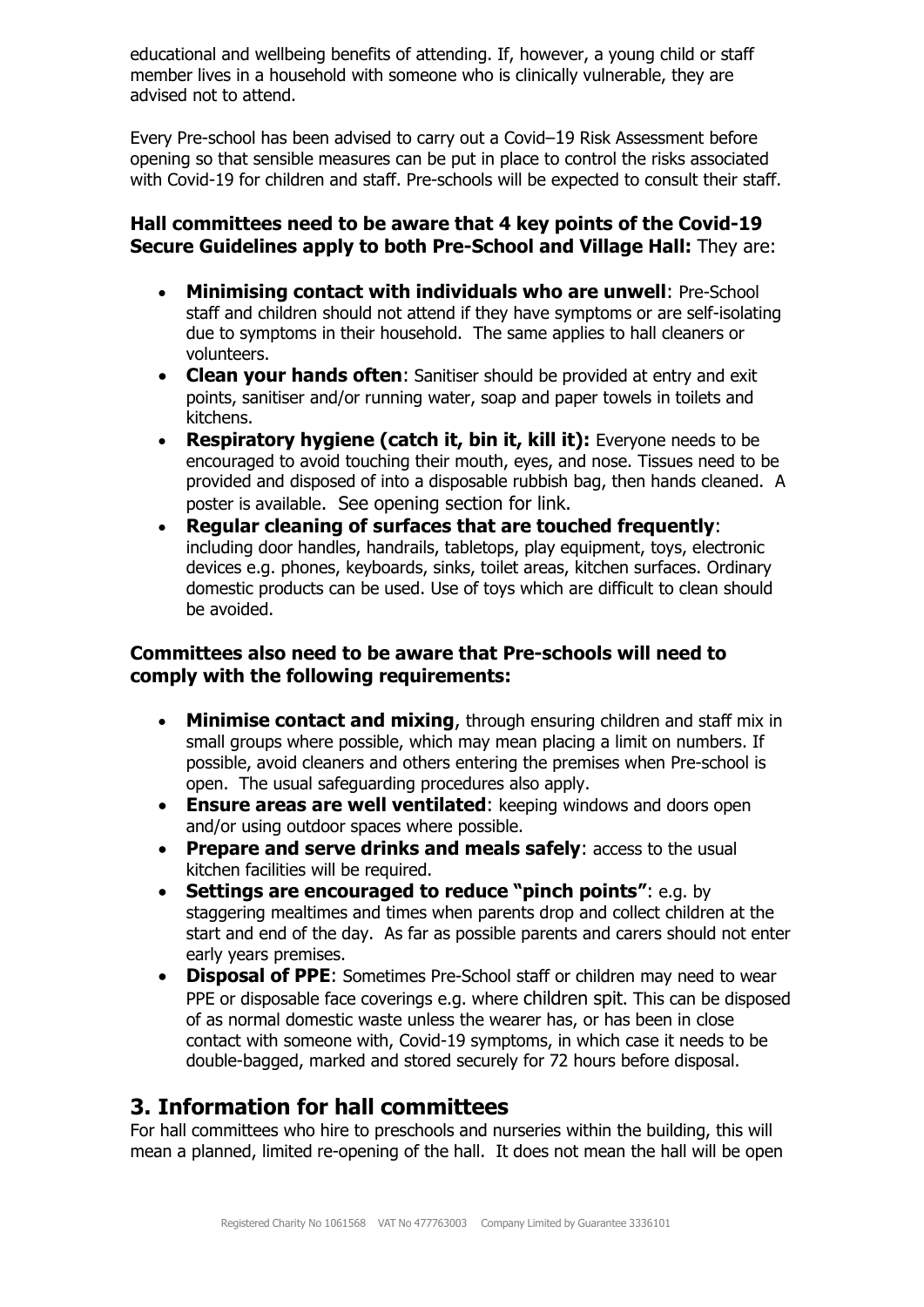for any other use or to any other hirer except for essential services such as distribution of medicines.

As part of opening after lockdown, businesses will have to display self-certification that they are complying with re-opening guidance. This is likely to be required of Village Halls and will help users feel confident about using the premises, so it is advisable to start using it when Pre-school re-opens. See opening section for link.

### **Close working with the Pre-School is advisable to ensure that each**

**party understand their own responsibilities.** It is not possible to set out here arrangements for every situation. It would be wise to check whether any of the usual terms (including charges) of the Occupation Licence or Hiring Agreement need to be temporarily adjusted, perhaps until the hall opens to other users, and any adjustment agreed in writing e.g. relating to locking/unlocking, storage of equipment, cleaning. It is also recommended that hall trustees and Pre-School share their Risk Assessments with each other, to reduce anxiety and help avoid any misunderstandings.

Village hall trustees must consider the 4 Key Points of Covid-19 Secure guidelines in 2. above and should undertake their own Risk Assessment to ensure that their staff (cleaner, caretaker) and trustees are safe**.** If this cannot be done because hall officers or staff are shielding or otherwise not available the responsibility for risk assessment and implementation of actions can be delegated to Pre-school Managers if, following discussion, they are willing to take this on. Alternatively, the services of a competent individual or company can be engaged to carry this out.

In addition to their ordinary risk assessment, the hall committee should follow HSE advice for an employer's Risk Assessment for Covid-19, which involves:

- Identifying what work activity or situations might cause transmission of the virus.
- Thinking about who could be at risk.
- Deciding how likely it is that someone could be exposed.
- Acting to remove the activity or situation, or if this is not possible, control the risk.

## **4. Frequently Asked Questions:**

#### **Q: Will our hall have to allow a Pre-School to use the premises?**

**A:** The expectation is that a village hall will use its best endeavors to allow a Pre-School to re-open, but it is not compulsory. If it will not be possible for trustees or staff to implement any of the practical actions listed above, discuss the situation with Preschool Managers. If they are willing to carry them out, agree this in writing. If not, the hall may have to remain closed until suitable arrangements can be made.

#### **Q: If an outbreak of Covid-19 is traced to our hall, will we, trustees, or staff, be held liable?**

**A:** If those responsible for managing the hall use reasonable endeavours to ensure the hall is cleaned and maintained in accordance with the 4 key points of the Covid-19 Secure Guidelines given in Section 2 above this should reduce very substantially the risk of being held liable. Providing this is the case any liability should be addressed in the usual way by the hall's public liability cover and any associated requirements as to Risk Assessment.

### **Q: Pre-school want to use the hall but pay a reduced fee because their numbers will be lower, and they will have more cleaning. We cannot**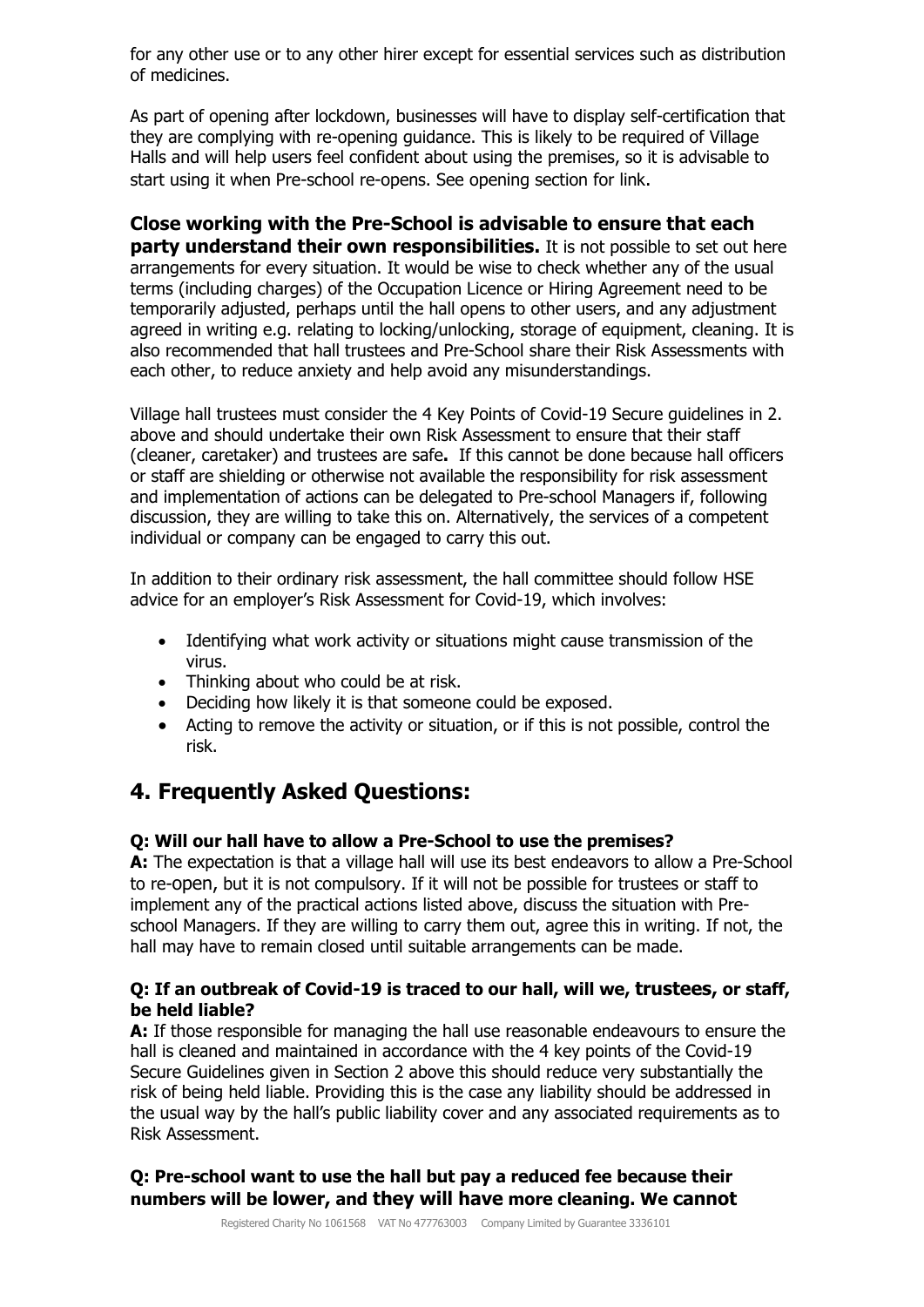### **afford this because we have fixed costs to pay and we have additional cleaning. Do we have to allow it to open at agree a reduced fee if it is going to cost us more than the income?**

**A:** While a charitable hall would normally only be able to subsidise a charitable Preschool, not a Pre-school operated as a private business, Government guidance encourages the sharing of any uplift in rate relief with Pre-school operators, who would be entitled to it if in their own premises. That aside, it is up to trustees or committees responsible for managing charitable halls to determine what is in the best interests of their hall charity in the light of these exceptional circumstances and predicted financial situation. See also Section 6 as to grants and funding.

## **5. Before re-opening the hall for preschool**, **go through the following checklist**:

| Advise the hall's insurers when the premises will be re-<br>1.<br>opening<br>Discuss with the Pre-School any adjustments to hire<br>2.<br>arrangements eg the hours they are likely to be open<br>and subsequent cleaning arrangements: Who will undertake<br>regular cleaning where? Timing/frequency pending return of other<br>hirers? If the hall cleaner will be attending, arrangements for moving<br>or stowing any Pre-School equipment need to be discussed, which |  |
|-----------------------------------------------------------------------------------------------------------------------------------------------------------------------------------------------------------------------------------------------------------------------------------------------------------------------------------------------------------------------------------------------------------------------------------------------------------------------------|--|
|                                                                                                                                                                                                                                                                                                                                                                                                                                                                             |  |
|                                                                                                                                                                                                                                                                                                                                                                                                                                                                             |  |
|                                                                                                                                                                                                                                                                                                                                                                                                                                                                             |  |
|                                                                                                                                                                                                                                                                                                                                                                                                                                                                             |  |
|                                                                                                                                                                                                                                                                                                                                                                                                                                                                             |  |
|                                                                                                                                                                                                                                                                                                                                                                                                                                                                             |  |
|                                                                                                                                                                                                                                                                                                                                                                                                                                                                             |  |
|                                                                                                                                                                                                                                                                                                                                                                                                                                                                             |  |
| might be left in situ in the absence of other hires. Note that where a                                                                                                                                                                                                                                                                                                                                                                                                      |  |
| child/staff fall unwell on the premises with a suspected case,<br>additional PHE guidance on cleaning for non-healthcare settings                                                                                                                                                                                                                                                                                                                                           |  |
| should be followed (requiring disposable PPE, double bagging): Will                                                                                                                                                                                                                                                                                                                                                                                                         |  |
| the PS do this or alert the hall cleaner? Agree any changes in writing.                                                                                                                                                                                                                                                                                                                                                                                                     |  |
| 3.<br>Flush through the water system, five minutes for each                                                                                                                                                                                                                                                                                                                                                                                                                 |  |
| tap or shower head, to remove any risk of legionella or other                                                                                                                                                                                                                                                                                                                                                                                                               |  |
| bacterial build up and ensure U bends are full. Keep clear of                                                                                                                                                                                                                                                                                                                                                                                                               |  |
| spray and wipe up afterwards with household disinfectant.                                                                                                                                                                                                                                                                                                                                                                                                                   |  |
| Carry out both the routine health and safety risk<br>4.                                                                                                                                                                                                                                                                                                                                                                                                                     |  |
| assessment of the whole premises, and a risk assessment to                                                                                                                                                                                                                                                                                                                                                                                                                  |  |
| ensure the hall complies with Covid-19 Secure Guidelines                                                                                                                                                                                                                                                                                                                                                                                                                    |  |
| (above). Ensure PAT testing is up to date and visually check                                                                                                                                                                                                                                                                                                                                                                                                                |  |
| leads, ensure fridge/freezer is working at correct temperature,                                                                                                                                                                                                                                                                                                                                                                                                             |  |
| heating, and hot water system operational. Ensure internet is                                                                                                                                                                                                                                                                                                                                                                                                               |  |
| working. Cut grass. Identify and address any items requiring                                                                                                                                                                                                                                                                                                                                                                                                                |  |
| attention e.g. light bulbs failed, trip hazards.                                                                                                                                                                                                                                                                                                                                                                                                                            |  |
| 5.<br><b>Ensure the Fire Safety Risk Assessment and routine fire</b>                                                                                                                                                                                                                                                                                                                                                                                                        |  |
| safety checks are up to date (eg fire exit doors are clear, not                                                                                                                                                                                                                                                                                                                                                                                                             |  |
| sticking, fire extinguishers serviced, any alarm system working).                                                                                                                                                                                                                                                                                                                                                                                                           |  |
| <b>Ensure the caretaker/cleaner has appropriate PPE</b><br>6.                                                                                                                                                                                                                                                                                                                                                                                                               |  |
| (ordinary overalls which can be taken off on leaving and washed, plus                                                                                                                                                                                                                                                                                                                                                                                                       |  |
| plastic gloves, are usually sufficient) to undertake a deep clean of the                                                                                                                                                                                                                                                                                                                                                                                                    |  |
| hall before it re-opens and for the subsequent cleaning regime to<br>follow. Ordinary household products can be used. Contractors should                                                                                                                                                                                                                                                                                                                                    |  |
| use their own but an employee should be provided with the necessary                                                                                                                                                                                                                                                                                                                                                                                                         |  |
| equipment.                                                                                                                                                                                                                                                                                                                                                                                                                                                                  |  |
|                                                                                                                                                                                                                                                                                                                                                                                                                                                                             |  |
| Arrange to clean all parts of the premises likely to be<br>7.                                                                                                                                                                                                                                                                                                                                                                                                               |  |